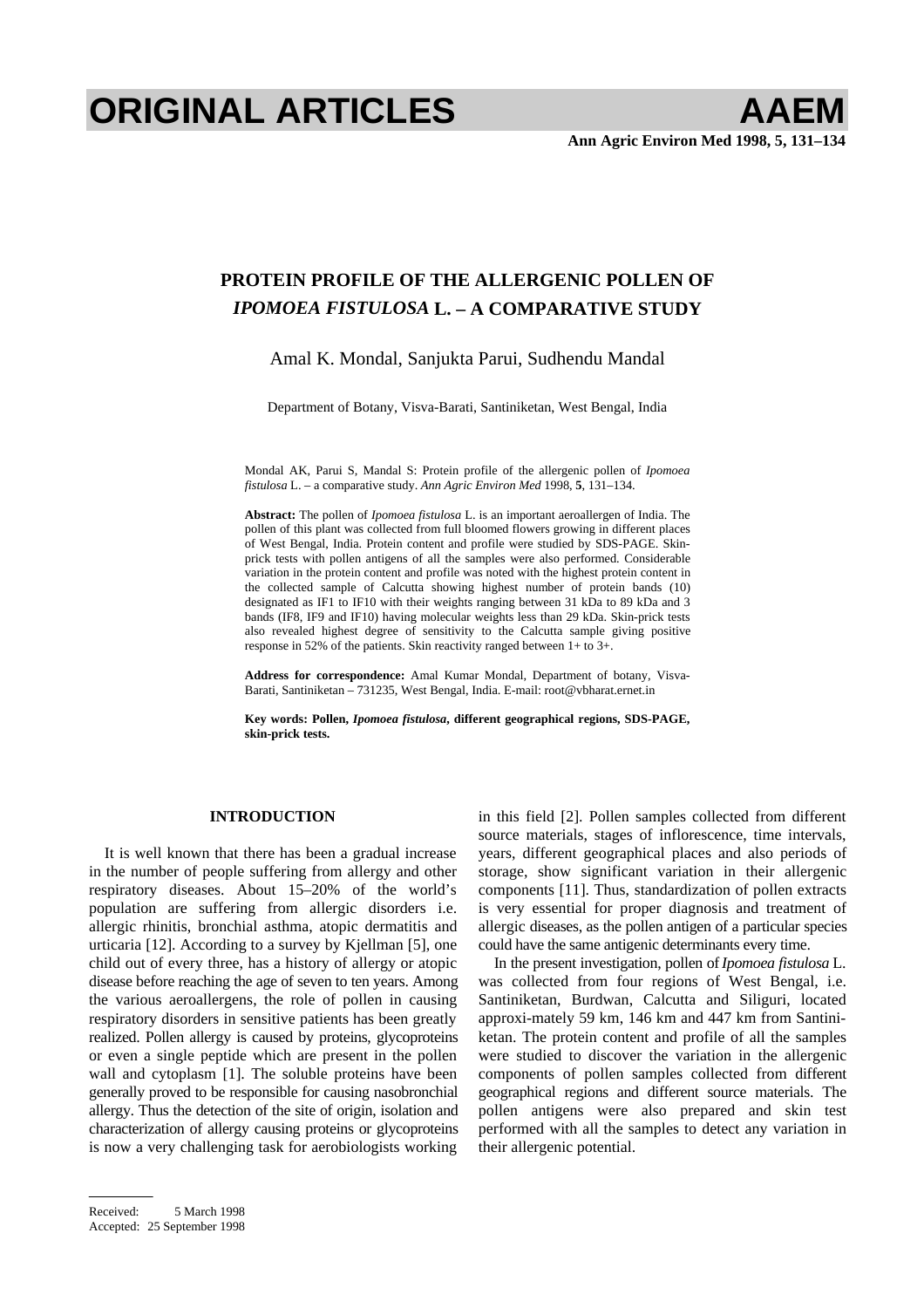**MW** MW kDa kDa 205  $205$ 116 116  $97.4$ 97.4 睛 66  $IF2$ 66 IF<sub>3</sub> 45 IE A 45 序作 IF 6 29 IE 7 29 IF 8 f b c d ė ġ b a

**Figure 1.** SDS-PAGE of pollen extract of *I. fistulosa* collected from Santiniketan: (a) represents marker proteins, (b) contains 84 µg of crude homogenate.

#### **MATERIALS AND METHODS**

Pollen grains of *Ipomoea fistulosa* were collected in bulk from the plants growing in the four places of West Bengal i.e. Burdwan, Calcutta, Santiniketan and Siliguri, from full bloomed flowers. Pollen from the anthers were sieved using different meshes (100, 200 and 300  $\mu$ m). Microscopic analysis of all the samples were carried out which revealed pollen purity varying from 85% to 90%.

**Table 1.** Protein content of pollen extracts of *I. fistulosa* form different places.

| Place of collection | Protein $(mg \, ml^{-1})$ |
|---------------------|---------------------------|
| Burdwan             | 7.6                       |
| Calcutta            | 9.2                       |
| Santiniketan        | 8.4                       |
| Siliguri            | 86                        |

**Table 2.** Molecular weights of various protein bands of the antigenic extract of *I. fistulosa* from different places.

| Fraction        | Burdwan       | Calcutta | Santiniketan | Siliguri  |  |  |
|-----------------|---------------|----------|--------------|-----------|--|--|
|                 | (M.W. in kDa) |          |              |           |  |  |
| IF1             | 89            | 89       | 89           | 89        |  |  |
| IF <sub>2</sub> | 68            | 68       | 68           | 68        |  |  |
| IF3             | 57            | $57*$    | 57           | absent    |  |  |
| IF4             | 47            | 47       | 47           | 47        |  |  |
| IF5             | 42            | 42       | 42           | 42        |  |  |
| IF <sub>6</sub> | absent        | $33*$    | 33           | $33*$     |  |  |
| IF7             | 31            | 31       | 31           | 31        |  |  |
| IF8             | $29**$        | $29**$   | $< 29**$     | ${<}29**$ |  |  |
| IF9             | absent        | $<$ 29   | absent       | absent    |  |  |
| IF10            | absent        | $<$ 29   | absent       | $\leq$ 29 |  |  |

\* poorly developed, \*\* very well developed

**Figure 2.** SDS-PAGE of pollen extracts of *I. fistulosa* collected from: (a, b) Burdwan, (d, e) Calcutta, (f, g) Siliguri and (c) represents marker proteins.

Protein from the pollen of all four samples were extracted in 0.2 M Tris HCl buffer, pH 7.4 by continuous stirring at 4ºC for 20 h according to the method of Singh *et al.* [11]. The extract was clarified by certrifugation at 15,000 g for 25 min at 4ºC. The supernatant was used for quantifying the protein as well as for studying the protein profiles. The protein concentration in all the samples was estimated by the method of Lowry *et al.* [7]. A calibrated solution of bovine serum albumin was used as standard. SDS-Polyacrylamide Gel Electrophoresis was performed using a 10% T mini-gel ( $8 \times 7$  cm gel) following the method of Laemmli [6] to determine the protein profiles. The gel was calibrated with a marker mixture (MW range between 29 kDa to 205 kDa) obtained form Sigma Co., USA. After electrophoresis, the gel was stained with 0.1% Coomassie Brilliant Blue R 250 and destained with methanol: acetic acid: water (4:1:5) mixture. Pollen antigens from all the samples were extracted according to the method of Sheldon *et al.* [10] and the allergenic potential of each molecular sample measured by skin prick tests performed at the Calcutta Medical Research Institute, Calcutta.

#### **RESULTS**

The protein content and profile of the pollen of *Ipomoea fistulosa* collected from different regions showed considerable variation. The concentration of protein varied between 8.4 mg  $ml^{-1}$  to 9.2 mg  $ml^{-1}$  with the highest concentration observed in the sample collected from Burdwan (Tab. 1). The SDS-PAGE protein profiles revealed 10 bands which were designated as IF1 to IF10. The pollen samples of Burdwan, Calcutta and Siliguri revealed 7, 10 and 8 bands respectively (Tab. 2; Fig. 1, 2, [3\).](#page-2-0)  The sample collected from Burdwan showed the absence of IF6 (33kDa) while IF8 (< 29 kDa), which was present as a faint band in the Santiniketan sample, was very well developed. The Calcutta sample revealed the largest number of bands, with two extra bands below IF8 which were designated as IF9 and IF10 (molecular weights < 29 kDa).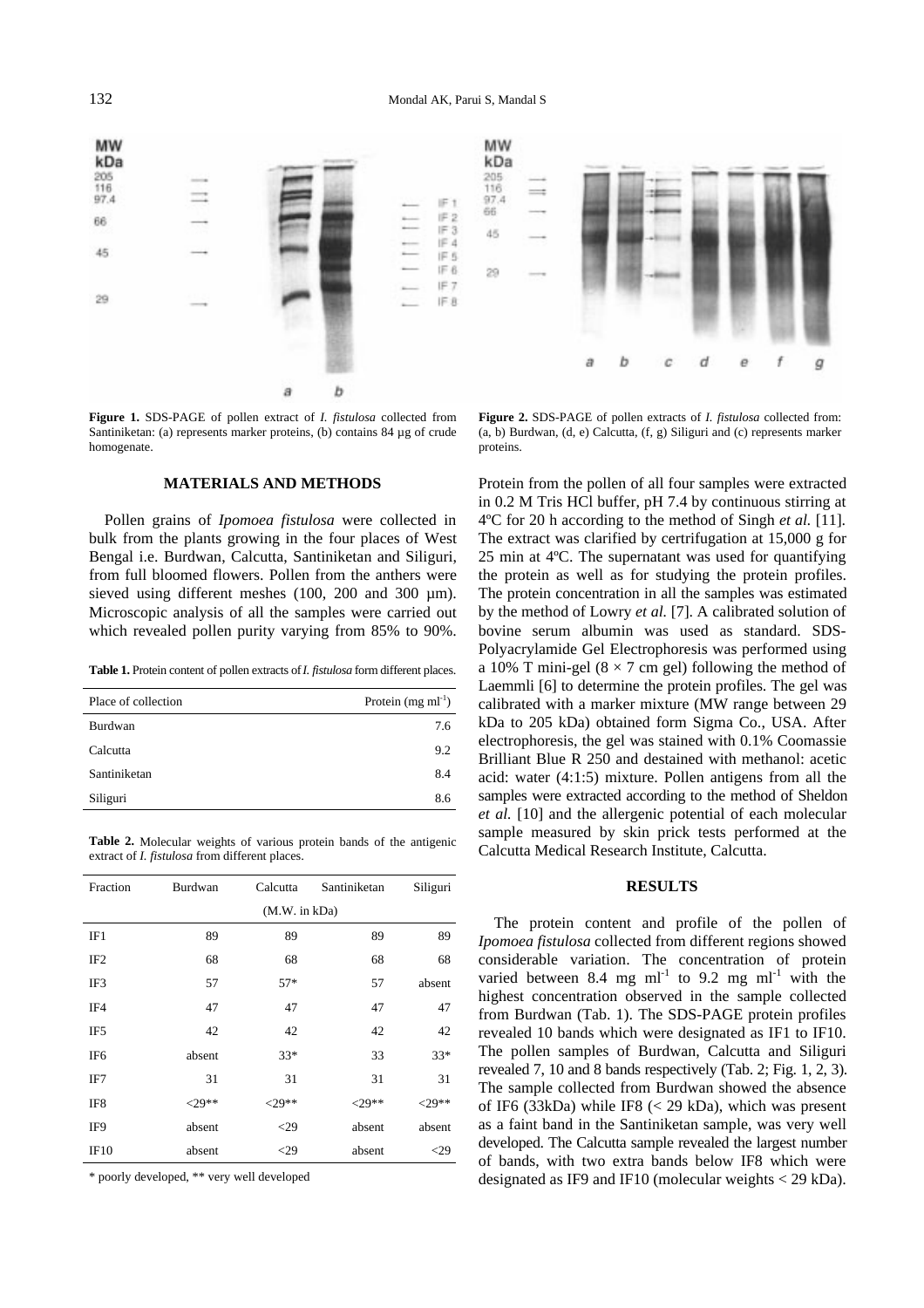<span id="page-2-0"></span>

**Figure 3.** Diagramatic representation of the pollen extracts of *I. fistulosa* collected from different places of West Bengal: (a) Burdwan, (b) Calcuta, (c) Santiniketan, and (d) Siliguri; (e) marker proteins.

IF3 (57 kDa) and IF6 (33 kDa) were poorly developed in this sample. The antigenic extracts of the pollen collected from Siliguri revealed 8 bands with the absence of IF3 (57 kDa) and IF9  $(< 29$  kDa) while IF6  $(33$  kDa) was weakly developed and IF8  $(< 29$  kDa) present as a very thick band.

Variation in skin sensitivity was also observed in the different samples (Table 3). Skin prick tests with the extracts of pollens sampled in different locations were performed in 35 patients already suffering from respiratory allergic disorders, with ages ranging between 9-71 years. Among the heterogenous population showing positive reaction to total extract, 23 (65.7%) were atopic, of whom 3 patients had suffered from asthma for 17-28 years and 5 from allergic rhinitis for 9-14 years. The highest degree of skin reactivity was observed in the case of the Calcutta sample with 18 patients (51.4%) showing positive reactions, of whom  $6$  (17.1%) showed 1+ reaction, 7 (20.0%) showed 2+ reaction, while 3+ reaction was obtained in 5 patients (14.3%). The lowest degree of skin reactivity was observed in case of the Burdwan sample with 13 patients (37.1%) reacting positively and only 2 (5.7%) showing 3+ reaction. This was followed by the sample collected in Santiniketan, showing positive response in 15 patients tested (42.8%), while Siliguri sample producing  $1+$  to  $3+$  reaction in 17 patients (48.6%).

#### **DISCUSSION**

The pollen of *Ipomoea fistulosa* proves to be one of the important aeroallergens of West Bengal capable of inducing respiratory allergic diseases in India. The protein profile of the pollen of *Ipomoea fistulosa* collected form Santiniketan has been reported earlier [8] in which eight bands were obtained (IF1 to IF8), the molecular weights of which ranged between 31kDa and 89 kDa, with the band IF8 having a molecular weight range below 29 kDa. The differences in the protein profiles, as well as the

**Table 3.** Results of skin tests with the antigen of *I. fistulosa* from different places.

| Place of<br>collection | Total<br>number of<br>tests | Reaction of patients (%) |      |      |      |
|------------------------|-----------------------------|--------------------------|------|------|------|
|                        |                             | negative                 | $1+$ | $2+$ | $3+$ |
| Burdwan                | 35                          | 63                       | 21   | 10   | 6    |
| Calcutta               | 35                          | 48                       | 16   | 21   | 15   |
| Santiniketan           | 35                          | 57                       | 14   | 20   | 9    |
| Siliguri               | 35                          | 50                       | 15   | 21   | 14   |
|                        |                             |                          |      |      |      |

Diameter of erythema (mm): 0: no reaction, 1–5: 1+, 6-10: 2+, 11-15: 3+.

protein content in the samples collected from the various regions of West Bengal, could be due to variable climatic conditions prevailing in these areas and soil conditions, as has been earlier suggested by Singh *et al.* [11]. The highest rate of skin sensitivity in the sample collected from Calcutta may be due to the higher protein content as well as the additional protein bands (IF9 and IF10), resulting in sensitivity to some patients due to these protein fractions. The lower degree in sensitivity in the samples from other places may be due to the absence or low intensity of certain bands. Another factor for increasing the allergenicity of pollen is air pollution. This is effected by changing the kind and proportions of exinic mineral elements [3, 13], or by affecting pollen morphology or protein profile [4, 9]. Thus, the atmosphere of Calcutta, being the most polluted due to industrialization and vehicular traffic, may be responsible for the increased rate of allergenicity of the pollen grains.

#### **CONCLUSION**

The results of the present investigation therefore confirms that:

• Considerable difference in profile occurs in the pollen samples collected form different geographical regions, thus proving that pollen authenticity, source, method of storage, handling and extraction play a very important role in the standardization of pollen extracts used in immunotherapy.

• The variation in skin reactivity to extracts of pollen samples from different regions proves the heterogeneity in the specific IgE binding patterns of different individuals.

• The higher degree of sensitivity in the Calcutta sample may be presumed due to the high degree of inorganic pollutants in the atmosphere of that region, thus making it very difficult to determine the actual causative agent for the allergenic responses in human system when the pollution level in the atmosphere is significantly high.

#### **Acknowledgement**

The authors are indebted to the Council of Scientific and Industrial Research, New Delhi, for their financial support, and Calcutta Medical Research Institute, Calcutta, for carrying out the skin tests.